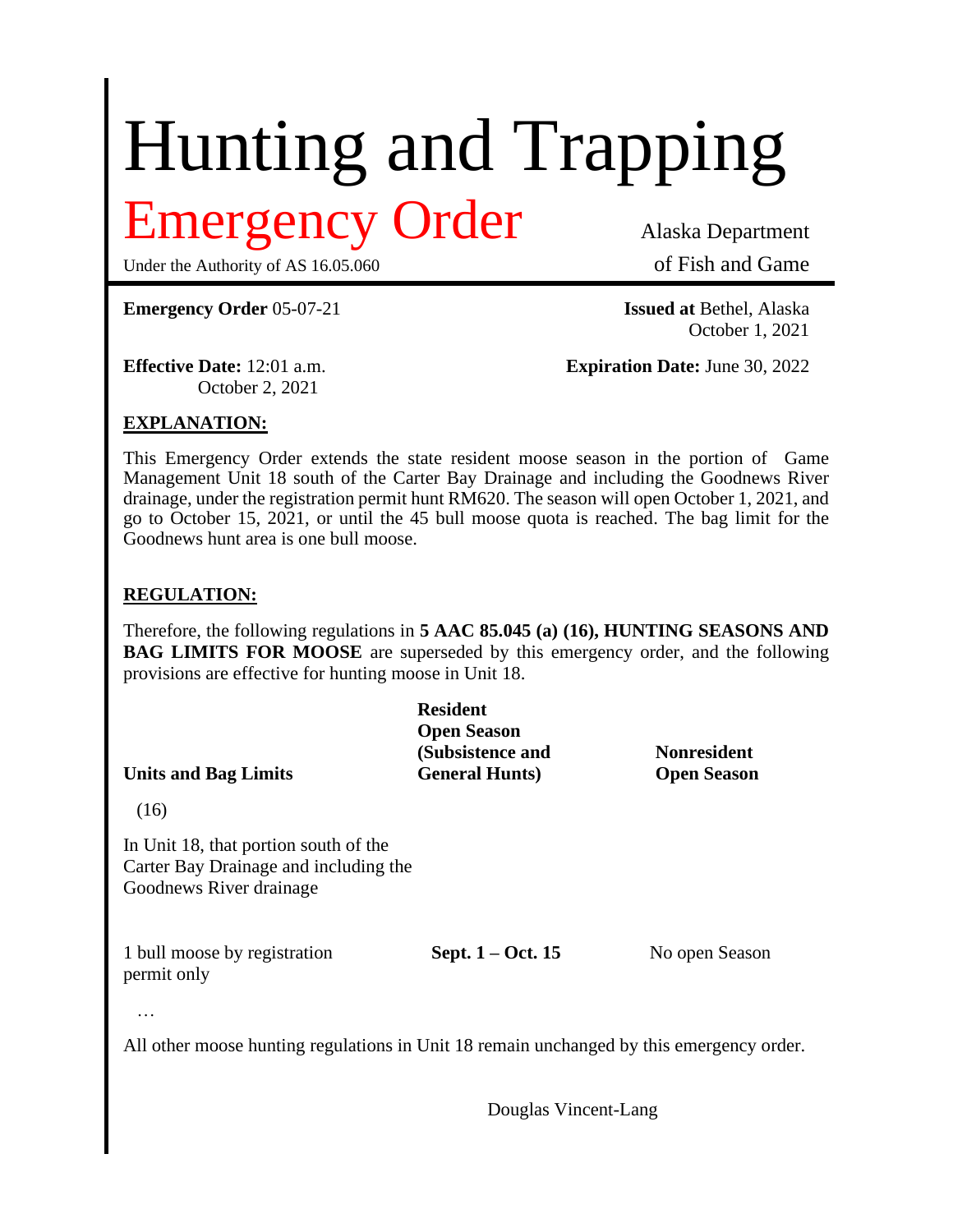Commissioner

By delegation to:

atrik Tones

Patrick Jones Area Biologist

#### **JUSTIFICATION:**

The moose population in the Goodnews river hunt area is estimated between 450-500 moose. There was a 30 day season in September, but the quota of 45 antlered bulls was not achieved. This extended season provides additional opportunity for hunters to harvest a moose. Hunters are asked to report their harvest within 36 hours to the Bethel ADF&G office (907) 543-2839 or (907) 543-2457. Hunters that have already harvested a moose during this regulatory year (after July 1, 2021) are not eligible to participate in this hunt. Unsuccessful hunters and hunters that did not hunt need to report by October 31, 2021.

#### **DISTRIBUTION:**

This Emergency Order is distributed to the recipients listed below. Copies are available from the Department of Fish and Game office in Bethel.

- 1. Lieutenant Governor
- 2. Assistant Attorney General (Board of Game Liaison, Anchorage)
- 3. Commissioner, Department of Fish and Game
- 4. Division of Wildlife Conservation

| Director                                                      |
|---------------------------------------------------------------|
| Deputy Director                                               |
| <b>Assistant Director</b>                                     |
| <b>Regional Supervisors</b>                                   |
| <b>Regulation Coordination Team</b>                           |
| Area Offices Statewide                                        |
| Information Management Section, Anchorage, Douglas, Juneau    |
| <b>Public Communication/Information, Anchorage, Fairbanks</b> |
| Federal Subsistence Liaison                                   |
| 5. Division of Boards                                         |
| <b>Boards Support Section, Executive Director</b>             |
| Field Offices: Dillingham, Kotzebue                           |
| Fish and Game Advisory Committees, Chair                      |
| Unit 18 AC, Central Bering Sea                                |
| Unit 18 AC, Lower Kuskokwim                                   |
| Unit 18 AC, Lower Yukon                                       |
| 6. Division of Subsistence                                    |
| <b>Assistant Director</b>                                     |
| Program Director, Fairbanks                                   |
| Field Offices: Fairbanks                                      |
| 7. Public Communications Section, Juneau                      |
| 8. Department of Public Safety, Alaska Wildlife Troopers      |
| Director                                                      |